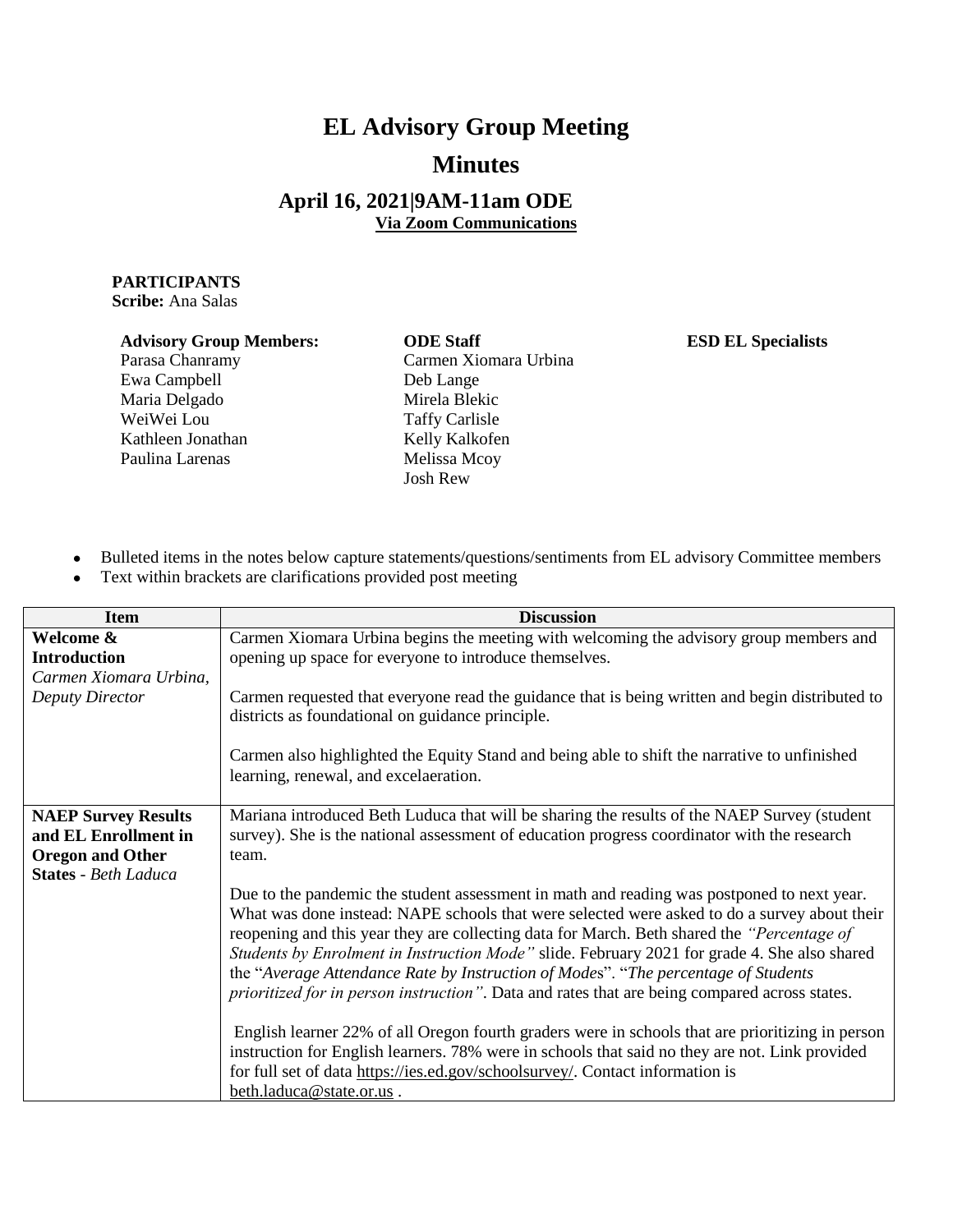|                                                                               | Q: Was this a percentage of the attendance?<br>A :This is strictly an estimate of attendance from the student group and the month we did not<br>give the schools a way to calculate this spacifily. The schools were asked to take one typical<br>day in the month and give the attendance the rate of that month.                                                                                                                                     |
|-------------------------------------------------------------------------------|--------------------------------------------------------------------------------------------------------------------------------------------------------------------------------------------------------------------------------------------------------------------------------------------------------------------------------------------------------------------------------------------------------------------------------------------------------|
| <b>EL Advisory Group</b><br>Membership -<br>Deborah Lange,<br><b>Director</b> | Deb Lange mentioned that they had a meeting in regards to membership for the EL Advisory<br>Group. There are currently 11 people on the Advisory Group and there are 4 slots that are<br>currently open for a total of 15 members. Deb wants to make sure that the positions being filled<br>are also positions that are required for the group to have by law.                                                                                        |
|                                                                               |                                                                                                                                                                                                                                                                                                                                                                                                                                                        |
| <b>Current EL Advisory</b><br><b>Group Members</b><br>Deborah Lange, Director | Current members will have to also submit a letter of interest. This will be for a 2 or 3 year term<br>(staggered term limit) to keep that knowledge. This will open up in spring and it will be closed<br>in August and at the end of the summer we will have the new members of the EL Advisory<br>Committee. A chair will also be selected. New term limits will then be awarded. Deb will be<br>providing additional information on this timeframe. |
|                                                                               | You don't have to wait until the end of August until you have to submit the letter of interest.<br>The letter of interest was provided in Spanish and English. Mariana shares that feedback is<br>greatly appreciated and recommended on the letter of interest.                                                                                                                                                                                       |
|                                                                               | The letter of interest guidance was shared by Mariana. Mariana also mentioned that on the<br>bottom of that guidance there is a space for notes and feedback. This guidance was adopted by<br>the LatinX Group.                                                                                                                                                                                                                                        |
|                                                                               | Carmen wanted to highlight that there areas of alignment but there are certain areas that are<br>different. Mariana presented that the next step would be to form an evaluation committee that<br>includes EL Advisory members.                                                                                                                                                                                                                        |
|                                                                               | Q: WeiWei are we talking about organizations? This committee has been very ODE represent<br>and she expresses that HECC should not be counted if they are part of ODE.                                                                                                                                                                                                                                                                                 |
|                                                                               | A: Carmen shared that the membership is outlined in HB3499. HECC ELD and YDD. ODE<br>only provides administrative support but that each of those organizations have their own<br>board. The goal is to align with what the law says and requires.                                                                                                                                                                                                      |
|                                                                               | The law language should identify in that particular question "How do you identify?".                                                                                                                                                                                                                                                                                                                                                                   |
|                                                                               | It needs to be clear to applicants that if you fall into one of these groups for example<br>"educator" you are able to further identify the geography using that letter of the law. The<br>recommendation is to make it a two tier list. The first list is what is being called out in the law<br>and the secondary list are the secondary elements.                                                                                                   |